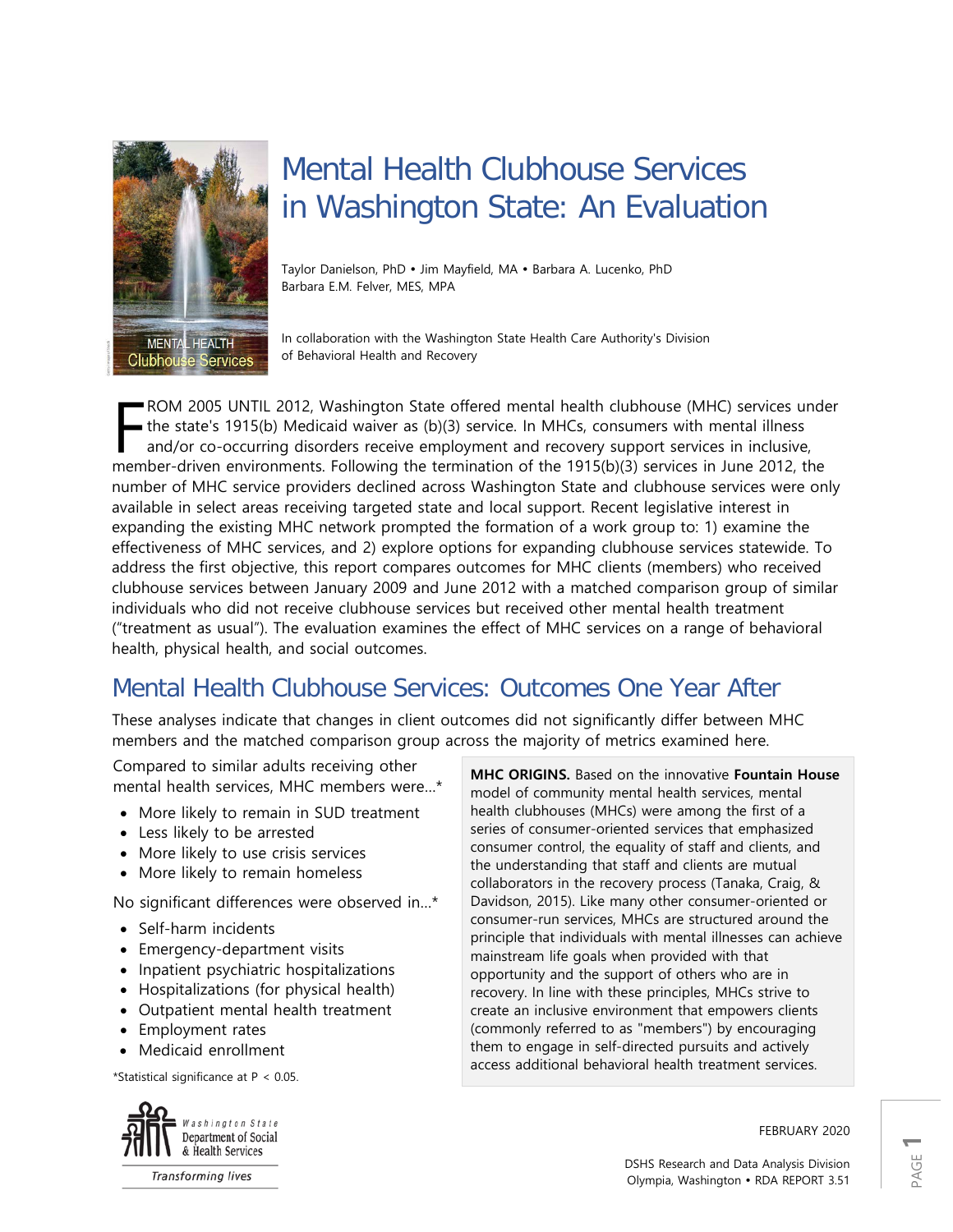## **Background**

### **Program Services**

MHCs are known to offer a wide range of services to members, including:

- Rehabilitation services within a supportive, member-driven environment.
- Participant socialization through drop-in meetings, support groups, and other peer support.
- Access to housing services and the opportunity to explore various community housing options.
- A variety of leisure, wellness, and work activities/opportunities that create structure in members' lives and help them achieve "socially and vocationally satisfying lives" (Lucca 2000, p. 89).

In addition to the focus on client empowerment and socialization, MHCs also provide members with opportunities to develop the skills they need to be competitive in the labor market. Chief among these is the "work-ordered day," where members collaborate with clubhouse staff as part of work units that contribute to the day-to-day functioning of the clubhouse. The incorporation of both staff and MHC members into these work units affords members the opportunity to make shared decisions with staff concerning the daily operation of the clubhouse, encourages the development of collegial relationships between staff and members, and contributes to a sense of ownership and belonging among clubhouse members.

Outside of the work-ordered day, members may also participate in transitional, supported, and independent employment programs. These activities differ in the intensity of services that a member receives while employed, the level of responsibility associated with the position being filled, and whether the job is controlled by the clubhouse or obtained competitively by the client. This creates a graduated approach to employment and community integration that allows members to become progressively more independent and to practice job skills in settings outside of the clubhouse.

In 2005, the State of Washington received a 1915(b) waiver that allowed mental health providers to bill Medicaid for MHC services. Billable MHC activities under the 1915(b)(3) portion of the waiver included peer support services, drop-in meetings, and assistance with employment opportunities.<sup>[1](#page-1-0)</sup>

### **Past Research Findings and Hypotheses**

Past research conducted on MHCs in the United States and abroad indicates that the array of prevocational, psychosocial, and recovery services offered by MHCs are associated with improvements across a range of outcomes.<sup>[2](#page-1-1)</sup> These include:

- Increased participation in mainstream education and employment opportunities.
- Reductions in member psychiatric hospitalization rates following MHC participation.
- Higher rates of outpatient service access.
- Improvements in member well-being and reductions in acuity of mental health disorders.

Based on these findings, we developed a series of hypotheses (Table 1) that are testable using available administrative data.

<span id="page-1-0"></span> $\overline{\phantom{a}}$ <sup>1</sup> Clubhouse certification guidelines were passed into state law in June 2008 that outlined criteria for MHC certification; however, providers did not have to be certified to bill Medicaid for these services. Clubhouse services and certification requirements applicable during the evaluation period are detailed in WACs 388-865-0700, 388-865-0705, 388-865-0710, 388-865-0715, and 388-865-0720.

<span id="page-1-1"></span><sup>&</sup>lt;sup>2</sup> See Di Masso, Avi-Itzhak, & Obler, 2001; Macias, Barreira, Alden, & Body, 2001; Macias et al., 2006; McKay, Nugent, Johnsen, Eaton, & Lidz 2016. Additional outcomes associated with clubhouse participation include improvements in emotional coping, member social skills, and the strengthening/expansion of existing social support structures (Conrad-Garrisi & Pernice-Duca 2013; Mandiberg & Edwards, 2013; McKay, Nugent, Johnsen, Eaton, & Lidz 2016; Tanaka 2013; Yau, Chan, Chan, & Chui, 2005).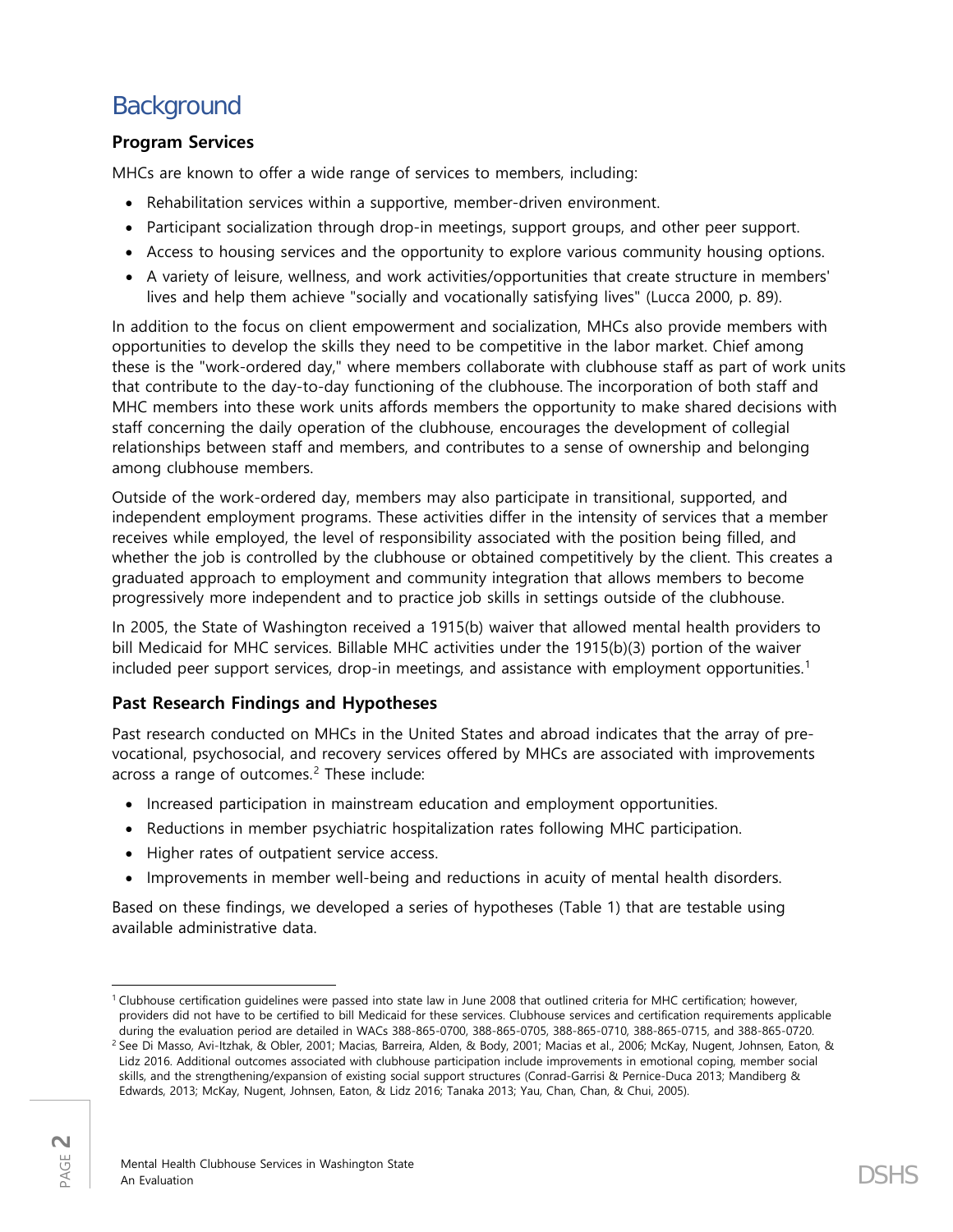### TABLE 1 Hypothesized Effect of Clubhouse Services on Outcomes of Interest

| Receipt of mental health clubhouse services will                                                                                                                                                                                                                                                                    |                                                                                                                                    |  |  |  |  |
|---------------------------------------------------------------------------------------------------------------------------------------------------------------------------------------------------------------------------------------------------------------------------------------------------------------------|------------------------------------------------------------------------------------------------------------------------------------|--|--|--|--|
| Reduce $\blacktriangleright$                                                                                                                                                                                                                                                                                        | Increase $\triangle$                                                                                                               |  |  |  |  |
| • Self-harm incidents<br>• Arrests<br>• Housing instability<br>• Homelessness<br>• Emergency department outpatient visits<br>• Emergency-department-related inpatient events<br>• Inpatient psychiatric hospitalizations<br>• Other hospitalizations<br>• Use of crisis services<br>• Use of stabilization services | • Engagement in outpatient mental health services<br>• Engagement in SUD treatment<br>• Medicaid persistence<br>• Employment rates |  |  |  |  |

## **Methods**

## **Study Population**

This study focuses on working age adults ages 18 to 64 who received medical assistance for at least one month in the year prior to and following MHC enrollment.<sup>[3](#page-2-0)</sup> Individuals were included in the study as a MHC member if they received any service with a Healthcare Common Procedure Coding System (HCPCS) code of "H2031" between January 1, 2009 and June 30, 2012 and had not previously received any MHC services. Members of the MHC population were each matched to two similar individuals selected from a pool of mental health clients who met the broader eligibility criteria, received mental health services during that same time period, but did not receive MHC services at any time prior to the end of the evaluation period.

The final study population includes 618 individuals in the MHC group and 1,170 individuals (1,236 events/observations) in the matched comparison group.[4](#page-2-1) After matching, balance was achieved across these two populations for a wide range of baseline characteristics, including the outcomes identified in Table 1 above, client demographics, mental health diagnoses, service receipt history, and contextual factors (e.g., population density at the census tract and county levels). A comparison of client characteristics for those individuals included in the MHC member population and matched comparison is available in the Appendix.

To compare changes in client outcomes between the 12-month pre- and post-periods, each member of the MHC population was assigned an "index month" corresponding to the first month that they received MHC services. This index month was then used to define the 12-month pre- and postperiods. The index month for individuals in the matched comparison group corresponds to the month that an individual met the eligibility criteria for inclusion in the study (see Technical Notes for more detail).

 $\overline{\phantom{a}}$ <sup>3</sup> Information on additional restrictions applied to our analyses are available in the Technical Notes section of this report.

<span id="page-2-1"></span><span id="page-2-0"></span><sup>4</sup> The 618 clients who received MHC services were matched to 1,170 unique individuals selected from the pool of potential controls using a 2-to-1 nearest neighbor matching approach without replacement. Because they qualified for inclusion in the pool of potential controls multiple times, a number of individuals in the control population contributed more the one observation to the comparison group, resulting in a total of 1,236 total observations. See the Technical Notes for more detailed information on these eligibility criteria and the construction of the matched comparison group.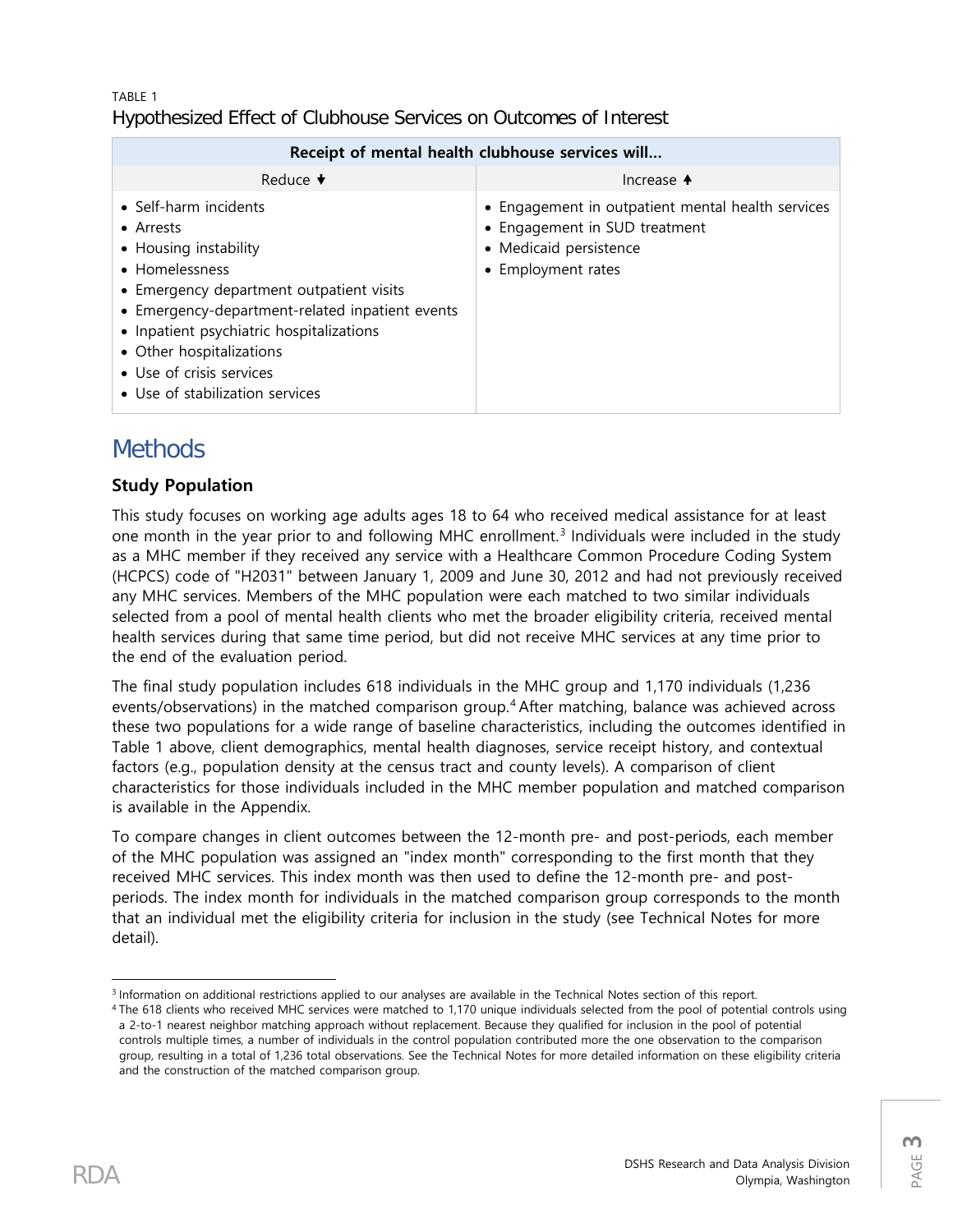### **Statistical Analyses**

We employed a difference-in-difference (DID) framework to estimate the effect of MHC services by comparing changes in client outcomes for the treatment and comparison groups in the 12-months prior to and following their index months.<sup>[5](#page-3-0)</sup> Results presented here are based on the unadjusted DID estimates with standard errors corrected to adjust for individuals who appear multiple times in the comparison group. Additional multivariate analyses (not shown) that included adjustments for residual differences in baseline characteristics between MHC members and the matched comparison group produced results comparable to the unadjusted DID estimates presented here.

## **Q. What is Difference-in-Difference?**

Difference-in-difference (DID) rates are calculated as the difference in change over time between the treatment and comparison groups. For example, to calculate the DID arrest rate, we followed the steps below:

- Calculate pre-post change in arrest rates for the comparison group: 20.7% in pre-period and 20.2% in post-period =  $-0.5%$
- Calculate pre-post change in arrest rates for clubhouse members: 19.7% in pre-period and 14.6% in the post period  $= -5.1\%$
- Calculate the difference-in-difference rate:  $(-5.1\%) - (-0.5\%) = -4.6\%$

## **Outcomes**

Contrary to prior findings, the analyses indicate that changes in client outcomes over time did not significantly differ between the MHC and matched comparison groups for the majority of metrics examined, including several key measures of interest (e.g., employment, re-hospitalization). Statistically significant effects were noted in four outcome areas, but in two of these areas (homelessness and crisis service receipt) MHC members did worse than the matched comparison group. The results of these analyses are presented in Table 2 below. We highlight select measures in the remainder of the text.

TABLE 2

| Results of the Matched                | <b>Matched Comparison Group</b> |             | <b>MHC Members</b> |             | Unadjusted | Statistically |
|---------------------------------------|---------------------------------|-------------|--------------------|-------------|------------|---------------|
| <b>Comparison Analyses</b>            | 12-Month                        | 12-Month    | 12-Month           | 12-Month    | <b>DID</b> | Significant   |
|                                       | Pre-Period                      | Post-Period | Pre-Period         | Post-Period |            |               |
| Self-Harm Event                       | 5.4%                            | 5.6%        | 6.2%               | 5.5%        | $-0.9%$    | N.S.          |
| Arrested                              | 20.7%                           | 20.2%       | 19.7%              | 14.6%       | $-4.6%$    | p < 0.05      |
| Unstably Housed or Homeless           | 37.4%                           | 30.9%       | 37.4%              | 33.0%       | 2.1%       | N.S.          |
| <b>Homeless</b>                       | 23.1%                           | 15.1%       | 21.7%              | 19.1%       | 5.4%       | p < 0.01      |
| <b>ED Outpatient Visit</b>            | 64.0%                           | 59.7%       | 64.2%              | 63.3%       | 3.4%       | N.S.          |
| Hospitalization (ED or non-ED)        | 14.7%                           | 17.3%       | 16.2%              | 16.3%       | $-2.5%$    | N.S.          |
| ED Inpatient Event                    | 11.3%                           | 14.2%       | 11.8%              | 13.8%       | $-0.9\%$   | N.S.          |
| Inpatient Psychiatric Hospitalization | 17.8%                           | 11.0%       | 17.8%              | 11.3%       | 0.3%       | N.S.          |
| Other Outpatient MH Services          | 88.8%                           | 91.5%       | 88.4%              | 90.3%       | $-0.8%$    | N.S.          |
| Crisis Services                       | 38.1%                           | 25.2%       | 39.6%              | 34.1%       | 7.4%       | p < 0.01      |
| <b>Stabilization Services</b>         | 10.9%                           | 5.4%        | 12.5%              | 10.2%       | $3.2\%$    | N.S.          |
| <b>SUD Services</b>                   | 23.0%                           | 20.0%       | 23.1%              | 24.1%       | 4.0%       | p < 0.05      |
| Months of Medicaid Receipt            | 10.1                            | 10.8        | 10.0               | 10.9        | 0.2        | N.S.          |
| Employed                              | 17.3%                           | 10.7%       | 17.3%              | 11.0%       | 0.3%       | N.S.          |

<span id="page-3-0"></span>l <sup>5</sup> Additional sensitivity analyses were conducted using pre-post comparisons, paired t-tests, and other methodological approaches. The results of these analyses were consistent with the findings presented here.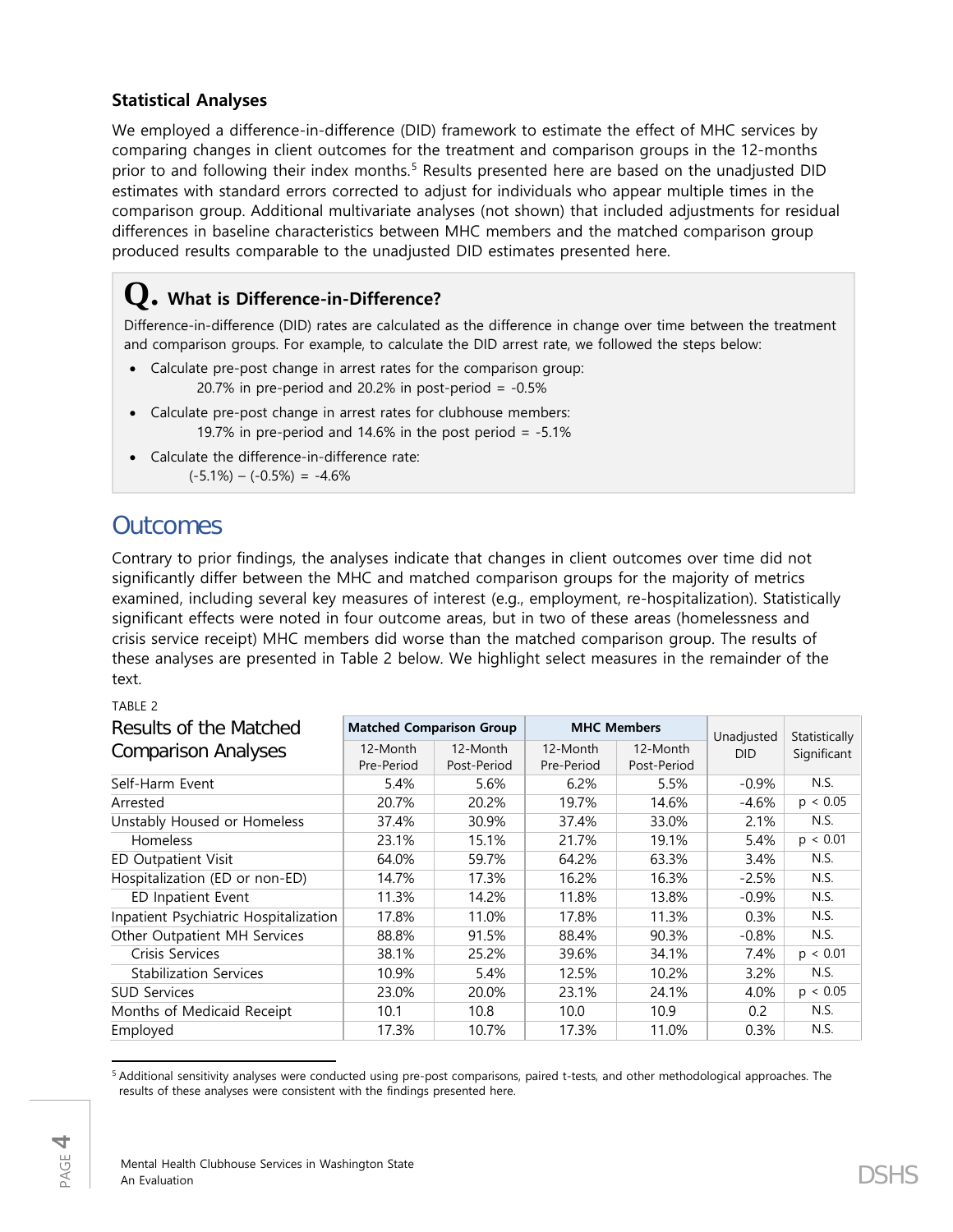#### FIGURE 1 Employment Rates DIFFERENCE-IN DIFFERENCE = 0.3%, N.S.



Comparison Group MHC Members FIGURE 2

### Crisis Services

DIFFERENCE-IN DIFFERENCE =  $7.4\%$ ,  $p < .001$ 



Comparison Group MHC Members

#### FIGURE 3

Mental Health Inpatient Event, Any Type







#### FIGURE 4

#### Arrests, Any Type





Comparison Group MHC Members

FIGURE 5

### Homelessness

DIFFERENCE-IN DIFFERENCE =  $5.4\%$ ,  $p < .01$ 



Comparison Group MHC Members

**Employment.** Baseline employment rates were low among both clubhouse members and the matched comparison group, with roughly 1 in 6 (17 percent) having worked in the year prior to the index month. Employment rates declined for both groups in the 12-month follow-up period. The changes in employment rates did not significantly differ for MHC members relative to the matched comparison group (Table 2).

**Behavioral Health.** As shown in Table 2, MHC members were more likely to sustain their pre-index rates of SUD treatment utilization (DID = +4.0 percent,  $p \le 0.05$ ) relative to individuals in the matched comparison group, who reduced their use of those services. Participation in MHC was not associated with increased utilization of outpatient mental health services as expected. However, MHC participation was associated with increased use of crisis mental health services relative to the control group: while client utilization of crisis mental health services declined for both groups, the declines were less pronounced for MHC members (DID  $= 7.4$  percent,  $p < 0.01$ ).

The MHC and matched comparison groups followed similar prepost trajectories with regard to inpatient psychiatric hospitalizations: psychiatric hospitalizations were higher prior to index and decreased for both groups in the post-period. The results of the DID analyses (Figure 3) indicate that both groups were similar.

**Other Social Risk Factors.** The results of the analysis were also mixed with regard to measured social risk factors and outcomes (Figures 4 and 5). MHC participation was associated with fewer arrests; arrest rates declined 4.6 percent more for MHC members relative to the matched comparison group (DID = -4.6 percent,  $p \le$ 0.05). By contrast, clients in the matched comparison group experienced significant reductions in homelessness, while homelessness rates were relatively stable among MHC members (DID =  $+5.4$  percent, p ≤0.01).

**Additional Analyses.** The approach used here to identify MHC participants (as indicated by a H2031 HCPCS code) may have included clients receiving clubhouse services from non-certified providers (e.g., low fidelity MHCs). We performed similar DID analyses comparing MHC members who received services from MHCs certified by the Division of Behavioral Health and Recovery (DBHR) to a matched comparison group. Results were comparable to those presented in this report. Additional analyses accounting for treatment intensity and dual-eligible clients produced similar findings. [6](#page-4-0)

l

<span id="page-4-0"></span><sup>6</sup> We also examined the effect of number of clubhouse services received on client outcomes for the focal population of this report based on evidence that the clubhouse attendance affects client outcomes (Di Masso, Avi-Itzhak, & Obler, 2001). Exploratory analyses of the unadjusted effect of number of clubhouse services received on individual outcomes were internally consistent, robust to the methodological approach employed, and replicated the findings reported here.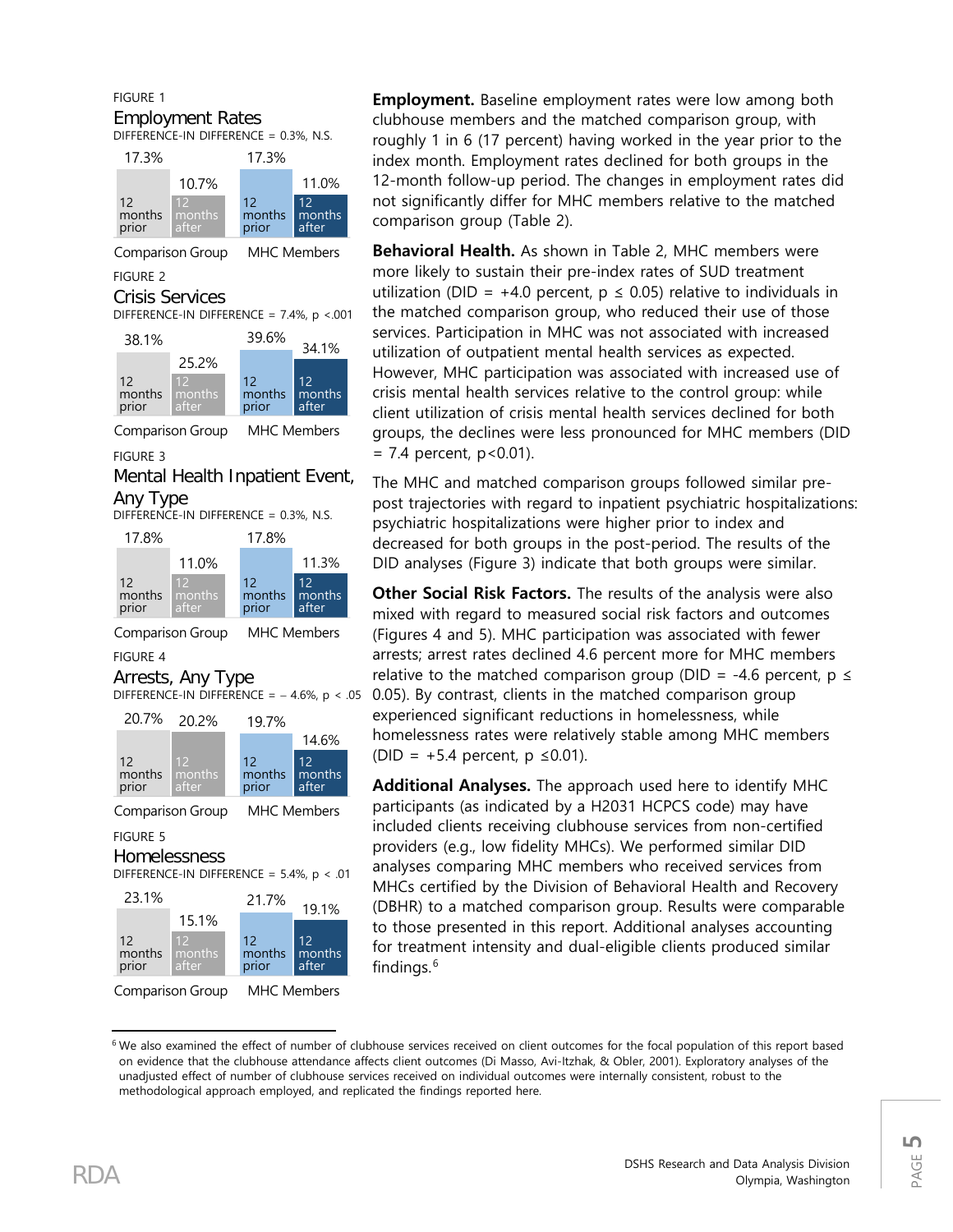## **Conclusion**

Mental health clubhouse (MHC) services were offered as a (b)(3) service in Washington State from 2005 until 2012 under the State's 1915(b) Medicaid waiver authority. Using a difference-in-difference approach, this evaluation compared the outcomes of 618 working-age clubhouse members who enrolled from January 1, 2009 through June 30, 2012, to those of a statistically matched comparison group. These analyses provide no evidence that MHC services improved member outcomes relative to the comparison group for the following measures: self-harm, housing instability, inpatient and outpatient emergency department use, inpatient physical health hospitalizations, inpatient psychiatric hospitalizations, receipt of outpatient mental health services, or employment. Participation in MHC services was associated with relative improvements in arrest rates and rates of SUD treatment utilization, but relatively worsening rates of crisis mental health service utilization and homelessness.

While these analyses suggest that Washington State MHC services did not outperform "treatment as usual," this should not be considered an evaluation of the mental health clubhouse model in general. Past evaluations examining the effectiveness of MHC services are often restricted to clubhouses that evidence high levels of compliance to international clubhouse standards (see, for examples, McKay, Nugent, Johnsen, Eaton, & Lidz 2016; Macias et al., 2006). The MHC population examined here includes individuals who received clubhouse services from agencies that differed in their adherence to international clubhouse standards and, in many instances, were not certified by the Division of Behavioral Health and Recovery to provide clubhouse services. Due to concerns about data completeness, we also removed clubhouse members who were dually-enrolled in Medicaid and Medicare or had other third-party liability coverage from the analysis. Consequently, the findings reported here are applicable only to mental health clubhouse services in Washington State delivered to Medicaid clients during the study timeframe.

#### **REFERENCES**

Conrad-Garrisi, D.L., & Pernice-Duca, F. (2013). The relationship between sense of mattering, stigma, and recovery: An empirical study of clubhouse participants in the U.S. Midwest. International Journal of Self-Help and Self-Care, 7(1), 41-57.

Di-Masso, J., Avi-Itzhak, T., & Obler, D.R. (2001). The clubhouse model: An outcome study on attendance, work attainment and status, and hospitalization recidivism. Work, 17(1), 23-30.

- Gilmer, T., Kronick, R., Fishman, P., & Ganiats, T.G. (2001). The Medicaid RX Model Pharmacy-based risk adjustment for public programs. Medical Care, 39(11), 1188-1202.
- Kronick, R., Gilmer, T., Dreygus, T., & Lee, L. (2000). Improving health-based payment for Medicaid beneficiaries: CDPS. Health Care Financing Review, 21(3), 29-64.

Lucca, A.M. (2000). A clubhouse fidelity index: Preliminary reliability and validity results. Mental Health Services, 2(2), 89-94.

Macias, C., Barreira, P., Alden, M., & Boyd, J. (2001). The ICCD benchmarks for clubhouses: A practical approach to quality improvement in psychiatric rehabilitation. *Psychiatric Services*, 52(2), 207-213.

Macias, C, Rodican, C.F., Hargreaves, W.A., Jones, D.R., Barreira, P.J., & Wang, Q. (2006). Supported employment outcomes of a randomized controlled trial of ACT and clubhouse models. Psychiatric Services, 57(10), 1406-1415.

- Mancuso, D. (2014). DSHS Integrated Client Database. Washington State Department of Social and Health Services, Research and Data Analysis Division, Report 11.205.
- Mandiberg, J.M., Edwards, M. (2013). Collective identity formation in the mental health clubhouse community. International Journal of Self-Help and Self-Care, 7(1), 19-39.

McKay, C., Nugent, K.L., Johnsen, M., Eaton, W.W., & Lidz, C.W. (2018). A systematic review of evidence for the clubhouse model of psychosocial rehabilitation. Administration and Policy in Mental Health, 45(1), 28-47.

R Core Team (2018). R: A language and environment for statistical computing. R Foundation for Statistical Computing, Vienna, Austria. URL https://www.R-project.org/.

Tanaka, K. (2013). Clubhouse peer support among individuals with psychiatric illness. Journal of Self-Help and Self-Care, 7(2), 131-149.

Tanaka, K., Craig, T., Davidson, L. (2015). Clubhouse community support for life: staff-member relationships and recovery. Journal of Psychosocial Rehabilitation and Mental Health, 2(2), 131-141.

Yau, E.F., Chan, C.C., Chan, A.S., & Chui, B.K. (2005). Changes in psychosocial and work-related characteristics among Clubhouse members: A preliminary report. Work, 25(4), 287-296.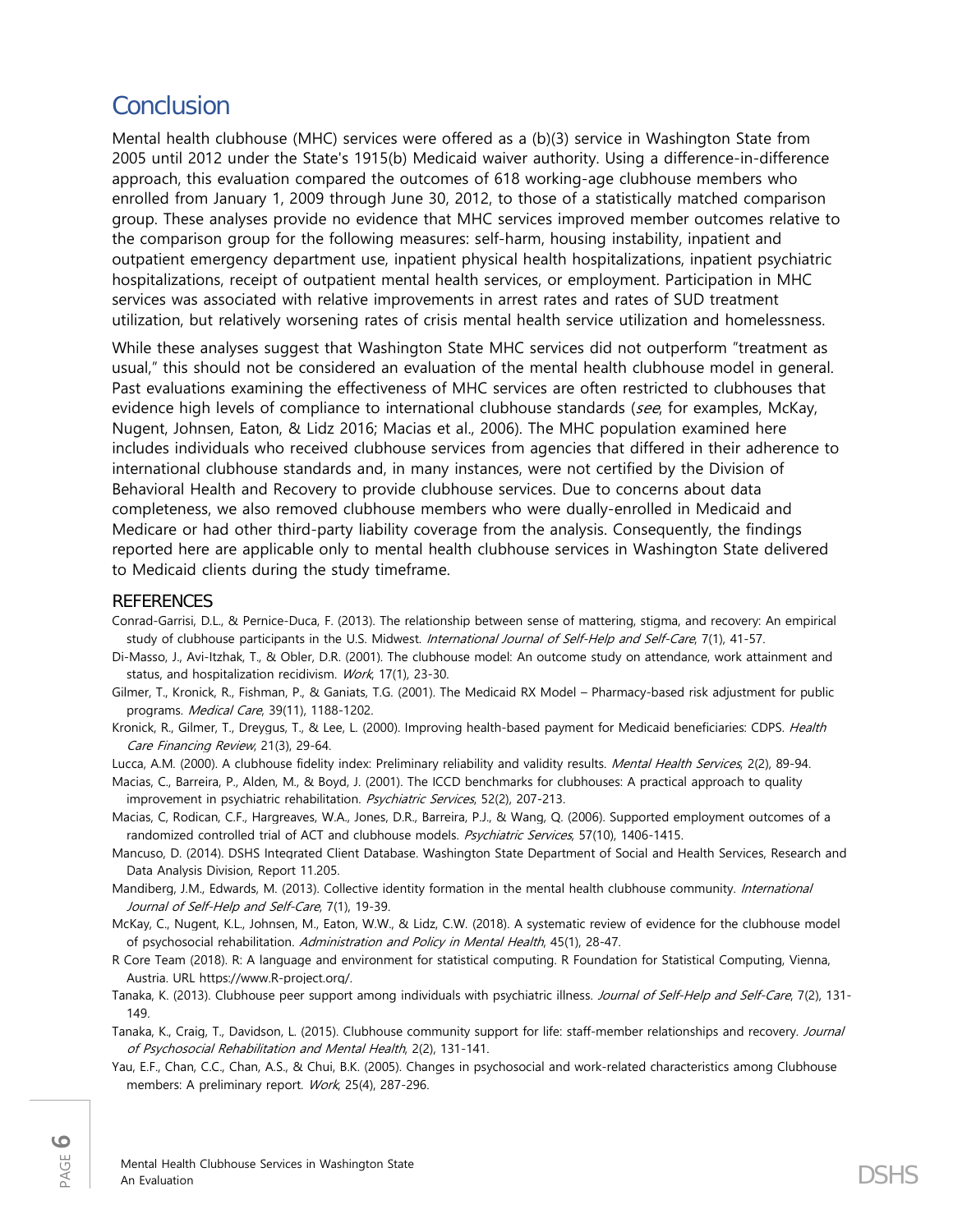TABLE A1. Baseline Characteristics

| <b>Matched Comparison Group</b><br><b>TOTAL CASES</b><br>1,236<br>618<br><b>Demographics</b><br>Mean Age at Baseline<br>40.8<br>40.7<br>18 - 24 Years of Age<br>9%<br>10%<br>19%<br>25 - 34 Years of Age<br>21%<br>35 - 44 Years of Age<br>27%<br>30%<br>45 - 54 Years of Age<br>34%<br>31%<br>55 - 64 Years of Age<br>9%<br>10%<br>White, Non-Hispanic<br>65%<br>64%<br>35%<br>36%<br>Minority<br>African American<br>13%<br>13%<br>Hispanic/Latino(a)<br>8%<br>10%<br>Asian or Pacific Islander<br>7%<br>6%<br>American Indian<br>13%<br>14%<br>Other<br>19%<br>20%<br>Female<br>47%<br>47%<br>Male<br>53%<br>53% |
|---------------------------------------------------------------------------------------------------------------------------------------------------------------------------------------------------------------------------------------------------------------------------------------------------------------------------------------------------------------------------------------------------------------------------------------------------------------------------------------------------------------------------------------------------------------------------------------------------------------------|
|                                                                                                                                                                                                                                                                                                                                                                                                                                                                                                                                                                                                                     |
|                                                                                                                                                                                                                                                                                                                                                                                                                                                                                                                                                                                                                     |
|                                                                                                                                                                                                                                                                                                                                                                                                                                                                                                                                                                                                                     |
|                                                                                                                                                                                                                                                                                                                                                                                                                                                                                                                                                                                                                     |
|                                                                                                                                                                                                                                                                                                                                                                                                                                                                                                                                                                                                                     |
|                                                                                                                                                                                                                                                                                                                                                                                                                                                                                                                                                                                                                     |
|                                                                                                                                                                                                                                                                                                                                                                                                                                                                                                                                                                                                                     |
|                                                                                                                                                                                                                                                                                                                                                                                                                                                                                                                                                                                                                     |
|                                                                                                                                                                                                                                                                                                                                                                                                                                                                                                                                                                                                                     |
|                                                                                                                                                                                                                                                                                                                                                                                                                                                                                                                                                                                                                     |
|                                                                                                                                                                                                                                                                                                                                                                                                                                                                                                                                                                                                                     |
|                                                                                                                                                                                                                                                                                                                                                                                                                                                                                                                                                                                                                     |
|                                                                                                                                                                                                                                                                                                                                                                                                                                                                                                                                                                                                                     |
|                                                                                                                                                                                                                                                                                                                                                                                                                                                                                                                                                                                                                     |
|                                                                                                                                                                                                                                                                                                                                                                                                                                                                                                                                                                                                                     |
|                                                                                                                                                                                                                                                                                                                                                                                                                                                                                                                                                                                                                     |
|                                                                                                                                                                                                                                                                                                                                                                                                                                                                                                                                                                                                                     |
|                                                                                                                                                                                                                                                                                                                                                                                                                                                                                                                                                                                                                     |
| Medicaid Coverage, 12 Months Prior to Index                                                                                                                                                                                                                                                                                                                                                                                                                                                                                                                                                                         |
| <b>Title XIX Full Benefit</b><br>92%<br>90%                                                                                                                                                                                                                                                                                                                                                                                                                                                                                                                                                                         |
| <b>Disabled Medicaid</b><br>81%<br>81%                                                                                                                                                                                                                                                                                                                                                                                                                                                                                                                                                                              |
| <b>Classic Medicaid</b><br>11%<br>10%                                                                                                                                                                                                                                                                                                                                                                                                                                                                                                                                                                               |
| Medicaid Coverage, as of Index Month                                                                                                                                                                                                                                                                                                                                                                                                                                                                                                                                                                                |
| <b>Title XIX Full Benefit</b><br>91%<br>89%                                                                                                                                                                                                                                                                                                                                                                                                                                                                                                                                                                         |
| Disabled Medicaid<br>80%<br>80%                                                                                                                                                                                                                                                                                                                                                                                                                                                                                                                                                                                     |
| <b>Classic Medicaid</b><br>10%<br>8%                                                                                                                                                                                                                                                                                                                                                                                                                                                                                                                                                                                |
| Medical History- Behavioral Health, 24 Months Prior to Index                                                                                                                                                                                                                                                                                                                                                                                                                                                                                                                                                        |
| Mental Health Service Need Indicator<br>96%<br>96%                                                                                                                                                                                                                                                                                                                                                                                                                                                                                                                                                                  |
| 95%<br><b>Mental Illness Diagnosis</b><br>94%                                                                                                                                                                                                                                                                                                                                                                                                                                                                                                                                                                       |
| Psychotic Disorder Diagnosis<br>50%<br>50%                                                                                                                                                                                                                                                                                                                                                                                                                                                                                                                                                                          |
| Mania or Bipolar Disorder Diagnosis<br>48%<br>46%                                                                                                                                                                                                                                                                                                                                                                                                                                                                                                                                                                   |
| Depressive Disorder Diagnosis<br>71%<br>70%                                                                                                                                                                                                                                                                                                                                                                                                                                                                                                                                                                         |
| 59%<br>57%<br><b>Anxiety Disorder Diagnosis</b>                                                                                                                                                                                                                                                                                                                                                                                                                                                                                                                                                                     |
| Attention Deficit Hyperactivity Disorder Diagnosis<br>11%<br>12%                                                                                                                                                                                                                                                                                                                                                                                                                                                                                                                                                    |
| Disruptive/Impulse/Conduct Disorder Diagnosis<br>11%<br>10%                                                                                                                                                                                                                                                                                                                                                                                                                                                                                                                                                         |
| 9%<br>9%<br>Adjustment Disorder Diagnosis                                                                                                                                                                                                                                                                                                                                                                                                                                                                                                                                                                           |
| Serious Mental Illness Indicator<br>82%<br>83%                                                                                                                                                                                                                                                                                                                                                                                                                                                                                                                                                                      |
| Psychotropic Medication (Any)<br>87%<br>87%                                                                                                                                                                                                                                                                                                                                                                                                                                                                                                                                                                         |
| Antipsychotic Medication<br>59%<br>61%                                                                                                                                                                                                                                                                                                                                                                                                                                                                                                                                                                              |
| Antimania Medication<br>9%<br>10%                                                                                                                                                                                                                                                                                                                                                                                                                                                                                                                                                                                   |
| <b>Antidepressant Medication</b><br>72%<br>73%                                                                                                                                                                                                                                                                                                                                                                                                                                                                                                                                                                      |
| <b>Antianxiety Medication</b><br>48%<br>48%                                                                                                                                                                                                                                                                                                                                                                                                                                                                                                                                                                         |
| <b>ADHD Medication</b><br>6%<br>7%                                                                                                                                                                                                                                                                                                                                                                                                                                                                                                                                                                                  |
| Substance Use Disorder Treatment Need<br>54%<br>53%                                                                                                                                                                                                                                                                                                                                                                                                                                                                                                                                                                 |
| Co-Occurring Disorder Treatment Need<br>53%<br>52%                                                                                                                                                                                                                                                                                                                                                                                                                                                                                                                                                                  |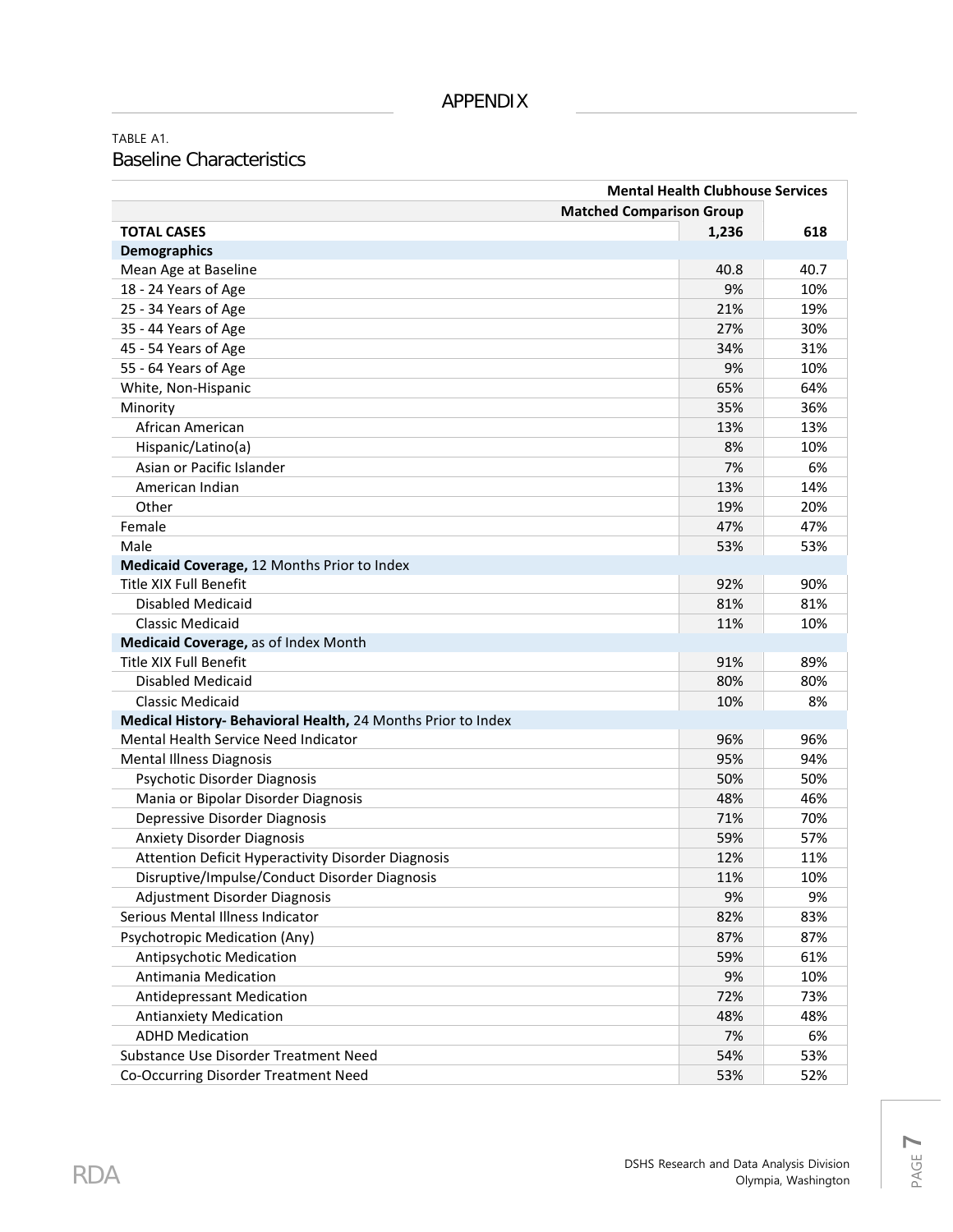|                                                                                                    | <b>Mental Health Clubhouse Services</b> |         |  |  |  |
|----------------------------------------------------------------------------------------------------|-----------------------------------------|---------|--|--|--|
| <b>Matched Comparison Group</b>                                                                    |                                         |         |  |  |  |
| Social Service Use, 12 Months Prior to Index                                                       |                                         |         |  |  |  |
| Division of Vocational Rehabilitation                                                              | 11%                                     | 13%     |  |  |  |
| Developmental Disabilities Administration                                                          | 3%                                      | 2%      |  |  |  |
| Economic Services Administration                                                                   | 93%                                     | 93%     |  |  |  |
| Temporary Assistance to Needy Families (TANF)                                                      | 8%                                      | 8%      |  |  |  |
| <b>Basic Food</b>                                                                                  | 91%                                     | 91%     |  |  |  |
| <b>General Assistance</b>                                                                          | 7%                                      | 8%      |  |  |  |
| Disability Lifeline                                                                                | 35%                                     | 33%     |  |  |  |
| Federal Supplemental Security Income (SSI)                                                         | 48%                                     | 50%     |  |  |  |
| Aging and Long-Term Services Administration                                                        | 7%                                      | 7%      |  |  |  |
| Home and Community-Based Services                                                                  | 6%                                      | 6%      |  |  |  |
| Other History for All Clients, 12 Month Prior to Receiving Services                                |                                         |         |  |  |  |
| Employed                                                                                           | 17%                                     | 17%     |  |  |  |
| <b>Unstably Housed</b>                                                                             | 37%                                     | 37%     |  |  |  |
| Homeless without Housing                                                                           | 23%                                     | 22%     |  |  |  |
| <b>Ever Arrested</b>                                                                               | 21%                                     | 20%     |  |  |  |
| Any Misdemeanor Arrest                                                                             | 8%                                      | 7%      |  |  |  |
| Any Gross Misdemeanor Arrest                                                                       | 7%                                      | 7%      |  |  |  |
| Any Felony Arrest                                                                                  | 8%                                      | 6%      |  |  |  |
| Ever Convicted of a Crime                                                                          | 17%                                     | 18%     |  |  |  |
| Behavioral Health Treatment Services, 12 Months Prior to Index                                     |                                         |         |  |  |  |
| Any Mental Health Outpatient Services                                                              | 90%                                     | 91%     |  |  |  |
| <b>Individual Treatment Services</b>                                                               | 78%                                     | 80%     |  |  |  |
| <b>Group Treatment Services</b>                                                                    | 23%                                     | 24%     |  |  |  |
| <b>Peer Support Services</b>                                                                       | 5%                                      | 5%      |  |  |  |
| <b>Supported Employment Services</b>                                                               | 5%                                      | 5%      |  |  |  |
| <b>Crisis Services</b>                                                                             | 38%                                     | 40%     |  |  |  |
| <b>Stabilization Services</b>                                                                      | 11%                                     | 12%     |  |  |  |
| <b>Co-Occurring Treatment Services</b>                                                             | 4%                                      | 5%      |  |  |  |
| Inpatient Psychiatric Hospitalization                                                              | 18%                                     | 18%     |  |  |  |
| <b>Substance Use Disorder Treatment Services</b>                                                   | 23%                                     | 23%     |  |  |  |
| Any Substance Use Disorder Outpatient Treatment                                                    | 17%                                     | 19%     |  |  |  |
| Inpatient Substance Use Disorder Treatment                                                         | 10%                                     | 10%     |  |  |  |
| Medical History- Physical Health, 12 Months Prior to Index                                         |                                         |         |  |  |  |
| Chronic Disease Burden at or Above Average for SSI Population                                      | 53%                                     | 53%     |  |  |  |
| ED Outpatient Visit (1 or more)                                                                    | 64%                                     | 64%     |  |  |  |
| ED Outpatient Visit with Corresponding Mental Health Diagnosis (1 or more)                         | 39%                                     | 42%     |  |  |  |
| ED Inpatient Hospitalization (1 or more)                                                           | 11%                                     | 12%     |  |  |  |
| Any Inpatient Hospitalization - General Medical Setting                                            | 15%                                     | 16%     |  |  |  |
| Any Self-Harm Event                                                                                | 5%                                      | 6%      |  |  |  |
| Total Number of ED Visits or Inpatient Admissions Per 1000 Member Months, 12 Months Prior to Index |                                         |         |  |  |  |
| Number of ED Outpatient Visits                                                                     | 307.8                                   | 306.4   |  |  |  |
| Number of ED Inpatient Hospitalizations - General Medical Setting                                  | 20.6                                    | 17.5    |  |  |  |
| County and Census Tract Characteristics of Residence, as of Index Month                            |                                         |         |  |  |  |
| Average Weighted Percentage of Population with a Serious Mental Illness, County                    | 3%                                      | 3%      |  |  |  |
| Average Estimated Population Density, County                                                       | 345                                     | 318     |  |  |  |
| Average Estimated Population Size, County                                                          | 527,498                                 | 496,614 |  |  |  |
| Average Estimated Population Density, Census Tract                                                 | 5,250                                   | 4,881   |  |  |  |
| Average Estimated Population Size, Census Tract                                                    | 4,730                                   | 4,754   |  |  |  |
| Average Unemployment Rate, County                                                                  | 9%                                      | 9%      |  |  |  |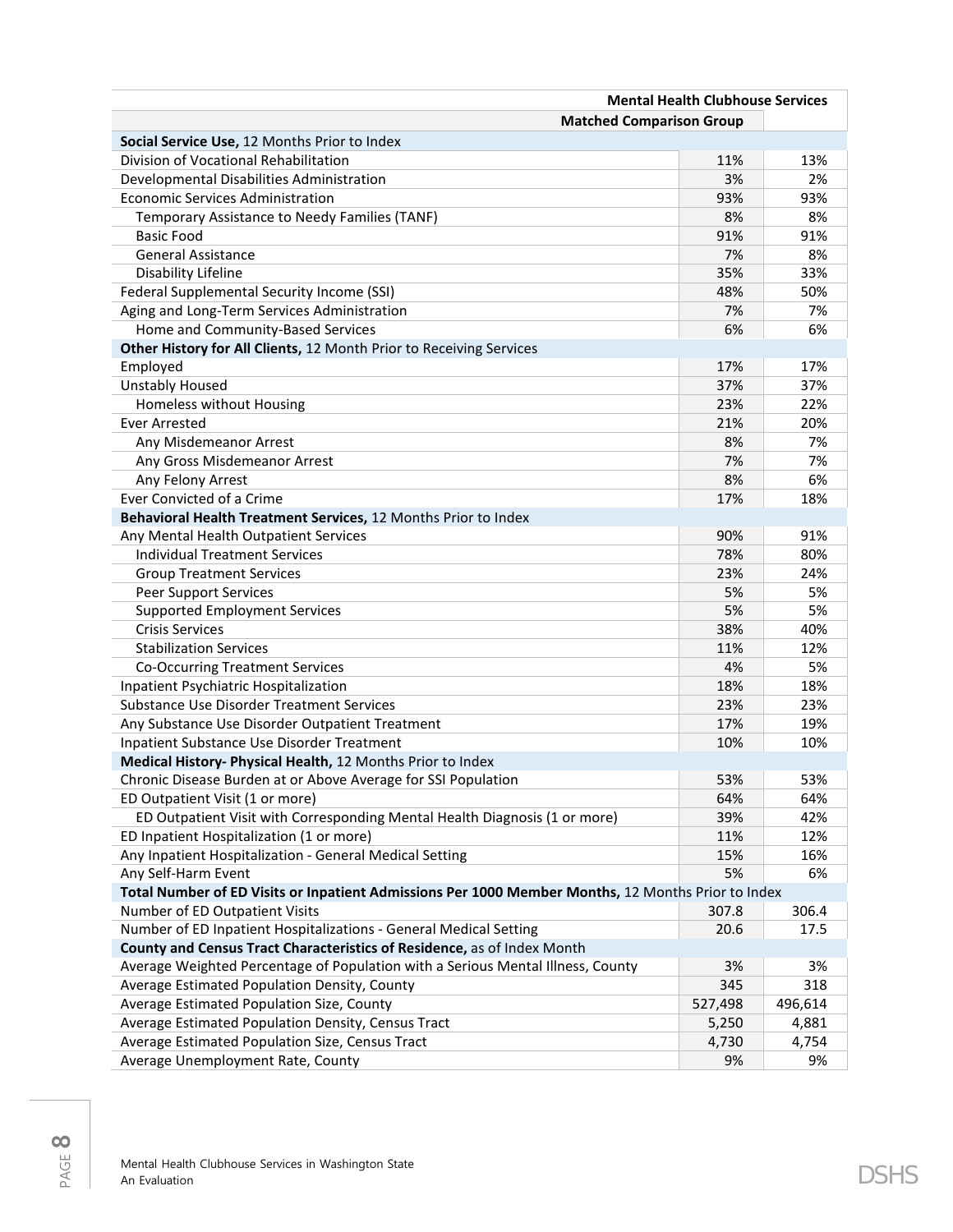#### **OVERVIEW AND STUDY POPULATION**

A total of 1,379 individuals between the ages of 18 and 99 received a mental clubhouse service through the publiclyfunded mental health system between January 1, 2009 and June 30, 2012 and had never received these services prior to the intake window. These individuals were identified based on medical claims data indicating that they received a service with a Healthcare Common Procedure Coding Systems (HCPCS) code of "H2031" (mental health clubhouse, per diem). This population was then restricted to individuals who: (1) were between the ages of 18 and 64 (i.e., "working age") at index; (2) had at least one month of medical assistance in the 12 months prior to and 12 months following first service receipt; (3) were alive the entirety of the follow-up period; (4) had a known geographic location in the index month; (5) were not residing in a county designated as a rural or frontier area; (6) were not residing in a census tract with missing population density estimates; and (7) did not have additional health insurance through Medicare or another source including private coverage. After applying these restrictions, 623 unique mental health clubhouse members were included in the initial treated population used in the matching process; 618 were successfully matched to observations from the pool of potential controls.

#### **COMPARISON GROUP SELECTION**

The matched comparison group was selected from the broader population of mental health clients who received publicly-funded mental health services during the time frame of the study and met the geographic, age, and medical eligibility criteria applied to the MHC population. To be eligible for inclusion in the comparison group, an individual could not have received mental health clubhouse services at any prior time or during a 24-month follow-up period. We then identified each month during the study frame that a client in our comparison population received at least one month of medical assistance in the 12 months prior to and following receipt of an outpatient mental health treatment service. We created a separate observation for each month that a client met these criteria to maximize the possibility of identifying a potential match for each MHC member. The index month for each observation in the control group corresponds to the month that an individual was found eligible for inclusion in the comparison group.

We used the MatchIt procedure in R 3.5.0 (R Core Team 2018) to match individuals in the treatment and control groups based on their estimated propensity to receive the treatment (i.e., mental health clubhouse services). The propensity score model included individual-level measures such as demographics (age, gender, and race/ethnicity), prior mental health history, prior behavioral and physical health risk indicators, prior receipt of mental health services, prior social service use (including TANF and Supplemental Security Income receipt), prior inpatient psychiatric hospitalizations, prior inpatient substance use disorder treatment, prior employment, prior earnings, prior arrests, prior housing instability/homelessness, categorically needy disabled coverage as of the index month, and prior health care use. The model also included county/population measures, such as population density measures at the tract and county levels, county-level unemployment rates, Supplemental Nutrition Assistance Program (SNAP) receipt rates, TANF receipt rates, serious mental illness rates, SUD treatment receipt rates, arrest rates, and death rates.

In addition to matching clients using propensity score matching, we also exact matched clients in the treatment and matched comparison group on several key characteristics:

- Index month.
- Inpatient psychiatric hospitalization in the prior year.
- Inpatient substance use disorder treatment in the prior year.
- Employment status in the prior year.
- Homelessness status in the prior year.

Indicators of the urbanicity of a client's county and census tract of residence were also included as exact match variables to account for regional differences in employment rates, access to mental health care services, and the uneven distribution of mental health clubhouse services across the state.

The matching ratio was 2:1, with each MHC client matched to two unique observations from the pool of potential controls to increase the statistical power of our analyses. We used the absolute standardized mean difference (ASMD) for each of the baseline characteristics selected for the matching process to determine if clients in the treatment and comparison groups were adequately matched. An ASMD score of less than 0.10 was used as an indicator of a wellbalanced and matched variable, while an ASMD score between 0.10 and 0.20 indicated adequate matching on the variable in question. Using these criteria, we identified a matched comparison group that was well-balanced on the variables used in the propensity score model and on additional variables not included in the matching process. Table A1 provides information on a subset of the broad range of baseline characteristics used to assess the comparability of mental health clubhouse service recipients and members of the matched comparison group selected for these analyses.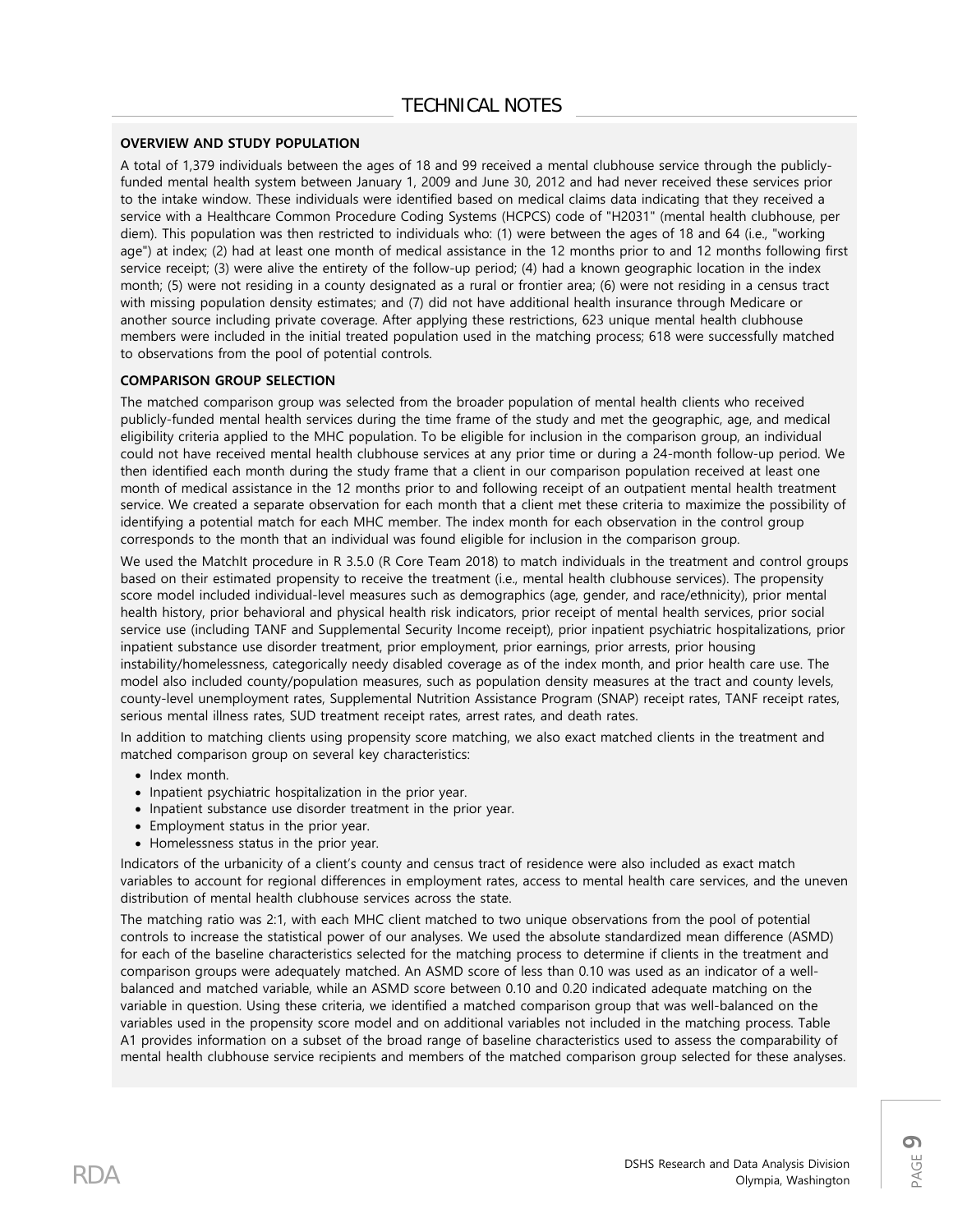The final population for our analyses included 618 individuals in the treatment group matched to a comparison group of 1,236 observations (corresponding to 1,170 unique individuals) selected from the pool of potential controls. The calendar year quarter containing an individual's index month was identified as the "index quarter" that was used for employment outcomes including employment rates, earnings, and hours worked and for determining quarterly inpatient psychiatric hospitalization rates. Baseline characteristics were measured over a 12- or 24-month period prior to the index month, while outcomes were measured over a 12-month post-period following the index month. Outcomes for employment were measured over a 4-quarter post-period that excluded the index quarter.

Following the development of the matched group, all other analyses were conducted using SAS 9.4 (SAS Institute, Cary NC). Difference-in-difference models were estimated using PROC REG to assess the impact of MHC services on client outcomes in the 12 months prior to and following first service receipt. Because an individual could qualify for inclusion in the comparison group for multiple months and, consequently, be matched to more than one individual in the treated population, all standard error estimates were adjusted to account for this possibility. Additional outcome analyses were also adjusted for remaining differences in baseline characteristics between the treatment and control groups by including these variables as covariates in the DID models. Sensitivity analyses were conducted using pre-post comparisons, paired t-tests, and other methodological approaches in SAS to determine if the results generated by this approaches differed from one another. The results of these analyses are internally consistent with the findings presented here.

#### **LIMITATIONS**

Selection bias is an inherent risk in attempting to draw causal inferences from observational data. We control for a portion of this selection bias by using the propensity score matching process described above with variables available in the Integrated Client Database (e.g., demographics, employment trajectory, and prior mental health service history) to identify a comparison group that, in the aggregate, closely resembles MHC members. However, unobserved variables such as client engagement, motivation, and level of functioning that are not available in administrative data may influence the likelihood of participating in MHC services.

We included a series of contextual-level measures (e.g., urbanicity based on the population density and urban/rural character, population size, and unemployment rates) captured at both the county and census tract levels as matching criteria for selecting the comparison group. Values on these measures were assigned to an individual based on the client's place of residence as of their index month. These measures were included in the model to account for differences in the availability of clubhouse services across Washington State (which were concentrated in a few, mostly urban areas of the state) and regional factors that may be related to client-level outcomes. Although the treatment and comparison groups were well balanced on these contextual measures, the groups were not as well matched on geographic units such as county.

While the results of this evaluation run counter to prior research on the effectiveness of MHC services, these differences may be attributable to the types of MHCs included in the current evaluation. Past evaluations exploring the effectiveness of MHC services are often restricted to clubhouses that evidence high levels of compliance to international clubhouse standards (see, for examples, McKay, Nugent, Johnsen, Eaton, & Lidz 2016; Macias et al., 2006). Although an evaluation of clubhouses accredited by Clubhouse International in Washington State is desirable and may produce results comparable to findings reported in the broader research literature, analyses restricted to only internationallyaccredited clubhouses were not feasible given that only one accredited clubhouse (Evergreen Clubhouse) in Washington appears in the administrative data for this time period. Information on the other accredited Clubhouse that was operating at this time (Hero House) is not available in our historical administrative data.

#### **DATA SOURCES AND MEASURES**

#### **Demographics**

• Demographics (age, race/ethnicity, and gender) were drawn from the Department of Social and Health Services' (DSHS) Integrated Client Database (ICDB; Mancuso 2014) using information from DSHS and health service systems.

#### **Geography**

• Using U.S. Census data, a measure of "urbanicity" was constructed based on the county-level population density and percent of each county's population residing in an urbanized area. Clients were assigned to one of the following categories based on their county of residence in the index month: 1) rural – frontier, 2) rural, 3) large town, 4) urban – low or medium density, and 5) urban – high density.

#### **Outpatient Mental Health Service Encounters**

• Service encounter records in ProviderOne and the Mental Health Consumer Information System were used to track outpatient mental health services. Specific service modalities were identified using Healthcare Common Procedure Coding Systems (HCPCS) codes and/or Current Procedure Terminology (CPT) codes. HCPCS code H2031 denotes mental health clubhouse services.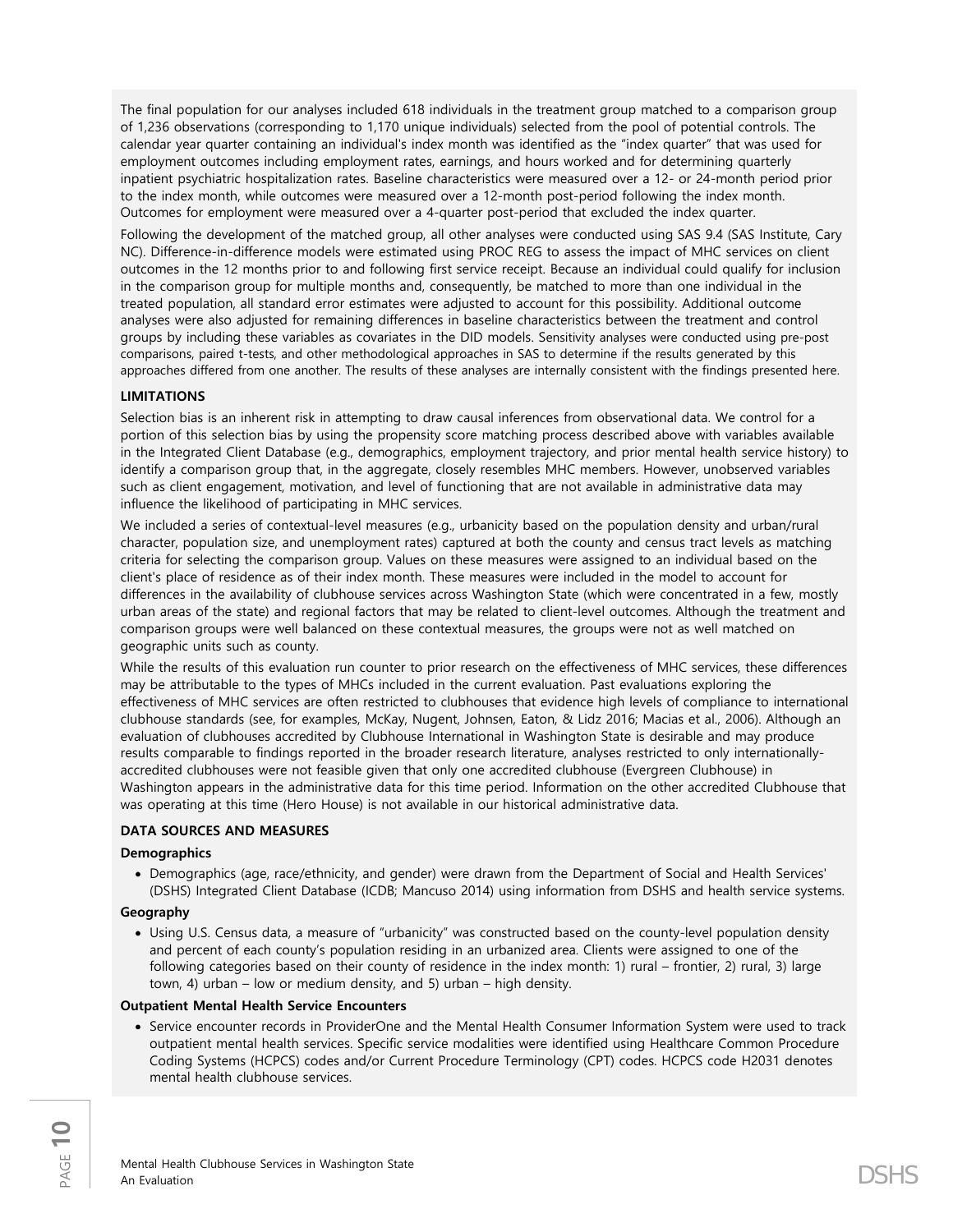#### **Inpatient Data**

• Information on client inpatient stays was obtained from the Health Care Authority's Provider One system, the Consumer Information System (CIS) maintained by the Department of Social and Health Service's Division of Behavioral Health and Recovery, and state hospital records. Spans of inpatient service were transformed into a series of flags that indicated whether a client received treatment in an inpatient setting in a given month and year. These flags were then used to determine when a client exited an inpatient setting during the study period.

#### **Medical Coverage**

• Medicaid and other medical coverage was obtained from eligibility codes recorded in ProviderOne.

#### **Behavioral Health and Chronic Illness**

- Mental illness, substance use disorder treatment need, and chronic illness indicators are derived from administrative data in ProviderOne, the Treatment and Assessment Report Generation Tool (TARGET), and the Consumer Information System (CIS). These measures were calculated over a 12- or 24-month period prior to enrollment and were restricted to those participants with at least one month of medical eligibility during the 12 months prior to the index month.
- Data from three information systems—ProviderOne (medical), TARGET (substance use disorders), and CIS (mental health disorders)—were used to identify the presence of substance use disorders and/or mental illness over a 24 month window prior to enrollment based on health and behavioral health diagnoses, prescriptions, and treatment records.
- Drug and alcohol-related arrest data maintained by the Washington State Patrol (e.g., arrests for Driving Under the Influence/DUI) were also used to identify substance use issues and were included in the definition of treatment need for substance use disorders.
- An indicator of chronic illness was developed to identify individuals with significant health problems. A risk score equal to 1 is the score for the average Medicaid participant in Washington State meeting Supplemental Security Income disability criteria. Chronic illness risk scores were calculated from health service diagnoses and pharmacy claim information, with scoring weights based on a predictive model associating health conditions with future medical costs (Gilmer et al., 2001; Kronick et al., 2000).

#### **Housing Instability**

- The housing instability flag indicates whether a client was homeless or experienced some form of housing instability during the measurement period. This flag was assigned to a client if they were unstably housed (i.e., homeless with housing), paying nominal rent, homeless without housing, living in an inappropriate situation, received emergency housing services, or residing in a domestic violence shelter as recorded in the Automated Client Eligibility System (ACES). Participants paying nominal rent were identified using the at-home living arrangement code (AH) but were paying \$25 or less in rent based on shelter expense data for that time.
- The homelessness flag is restricted to individuals designated as homeless without housing (HO) based on ACES living arrangement data.

#### **Emergency Department Use and Physical Health Hospitalizations**

• Emergency department use was identified from ProviderOne medical claims and encounters for Medicaid clients.

#### **Public Assistance**

• Basic Food and TANF receipt were identified using data from the DSHS Automated Client Eligibility System (ACES) summarized in the ICDB.

#### **Employment**

• Employer-reported data on quarterly employment status, earnings, and hours worked came from the Washington State Employment Security Department (ESD) Unemployment Insurance wage file. Individuals were flagged as employed if they had at least one quarter of non-zero earnings during the calendar year prior to enrollment. Yearly earnings were calculated by summing quarterly earnings within each calendar year.

#### **Criminal Justice Involvement**

• Arrest rates were based on offenses reported to the Washington State Patrol, which include arrests for felonies, gross misdemeanors, and other offenses. Washington State Patrol records arrests regardless of whether they led to a conviction. Some less serious misdemeanor offenses or non-criminal infractions handled by local law enforcement agencies were not required to be reported in the WSP database and so could not be included in the analyses.